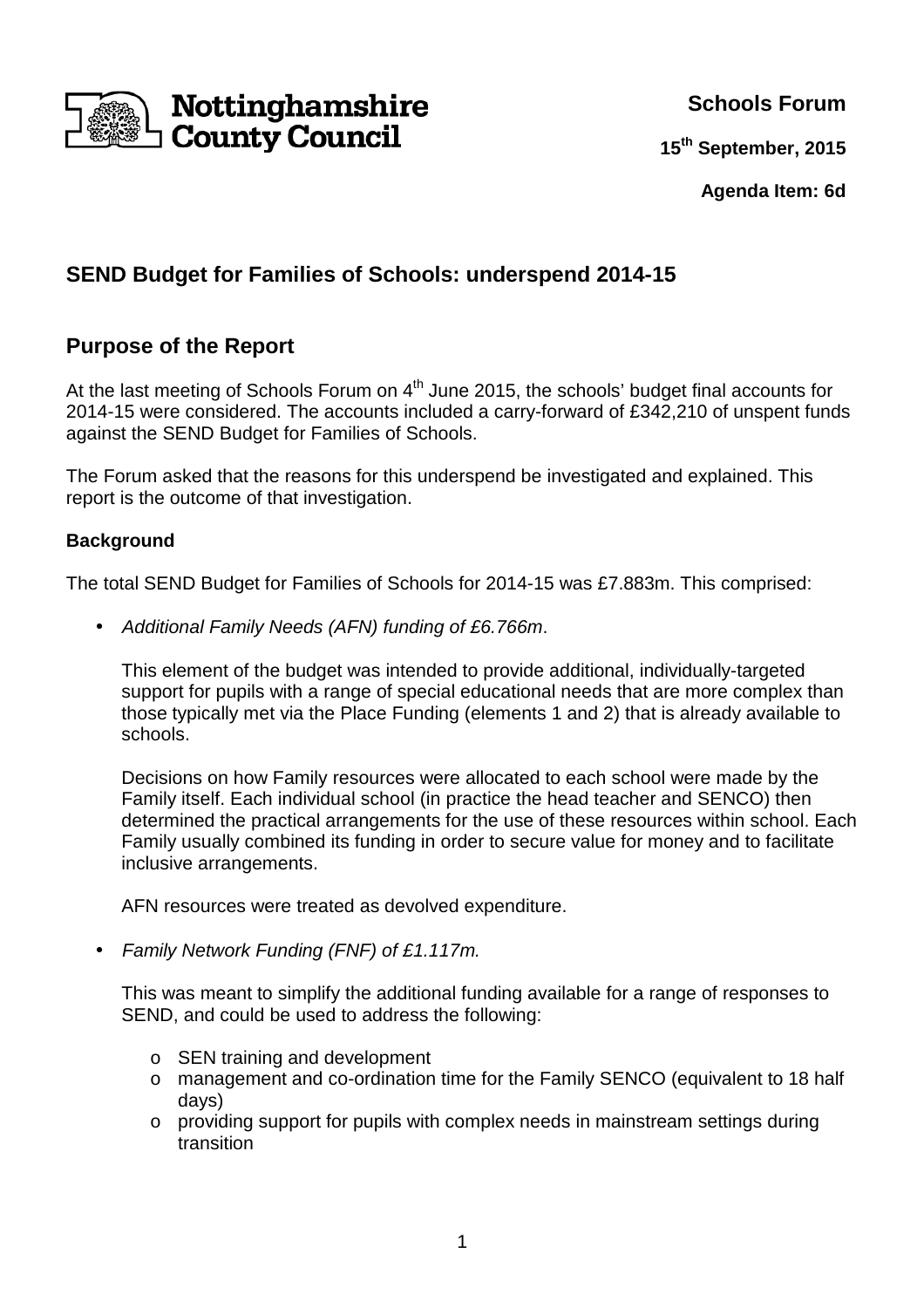- o enhancing the role of the Family SENCO and developing their family networks, including:
	- funding increased Family SENCO time
	- **development of cluster networks**
	- $\blacksquare$  training events
	- development of a Lead SEND Teacher role
	- contingency element for unpredicted admissions and changes in need

#### **Arrangements for the recovery or carry-forward of unspent funds**

Arrangements relating to funds that remained unspent at the end of 2014-15 were described in the document SEND Funding Guidance April 2014, a copy of which was made available to all schools and Families of schools. These arrangements were as follows:

'Net underspends (AFN and FNF) which remain on a Family cost centre at the end of the financial year will **not** automatically be carried forward to the next financial year. The local authority will instead recover any unspent allocations, which will be incorporated into the overall SEND funding quantum for the next financial year and will therefore be used as appropriate to address the needs of pupils with SEND across the county.

However, if a family feels that it has relevant reasons that might necessitate an exceptional carry-forward of surplus funds into the next financial year, it will need to write to the Business Support Team (SEND Policy and Provision) at County Hall. The Group Manager, SEND Policy and Provision, will review each request in order to decide whether an exceptional carry-forward of surplus contingency is appropriate.'

The above arrangements, which have been in place since April 2011, therefore allowed individual Families to request that all or part of their unspent funds be carried-forward into the following financial year.

#### **Unspent funds 2014-15**

At the end of the 2014-15 financial year, £342,210 of AFN and FNF money remained unspent by Families of schools. This represented 4.34% of the total overall budget and comprised the following:

- 1. £178,380 relating to carry-forwards requested by Families for reasons including training costs, contingencies for highly mobile school populations and schools and families whose financial years ran September to August rather than April to March. This amount equated to 2.24% of the total AFN and FNF funding available to Families during 2014-15, and is available for the relevant Families of schools to allocate during 2015-16.
- 2. A further £163,380 representing transactions which were requested during 2014-15 but were not processed before the year-end deadline in early February 15. These were subsequently processed at the start of the 2015-16 financial year. This amount equated to 2.05% of the total AFN and FNF funding available to Families during 2014-15.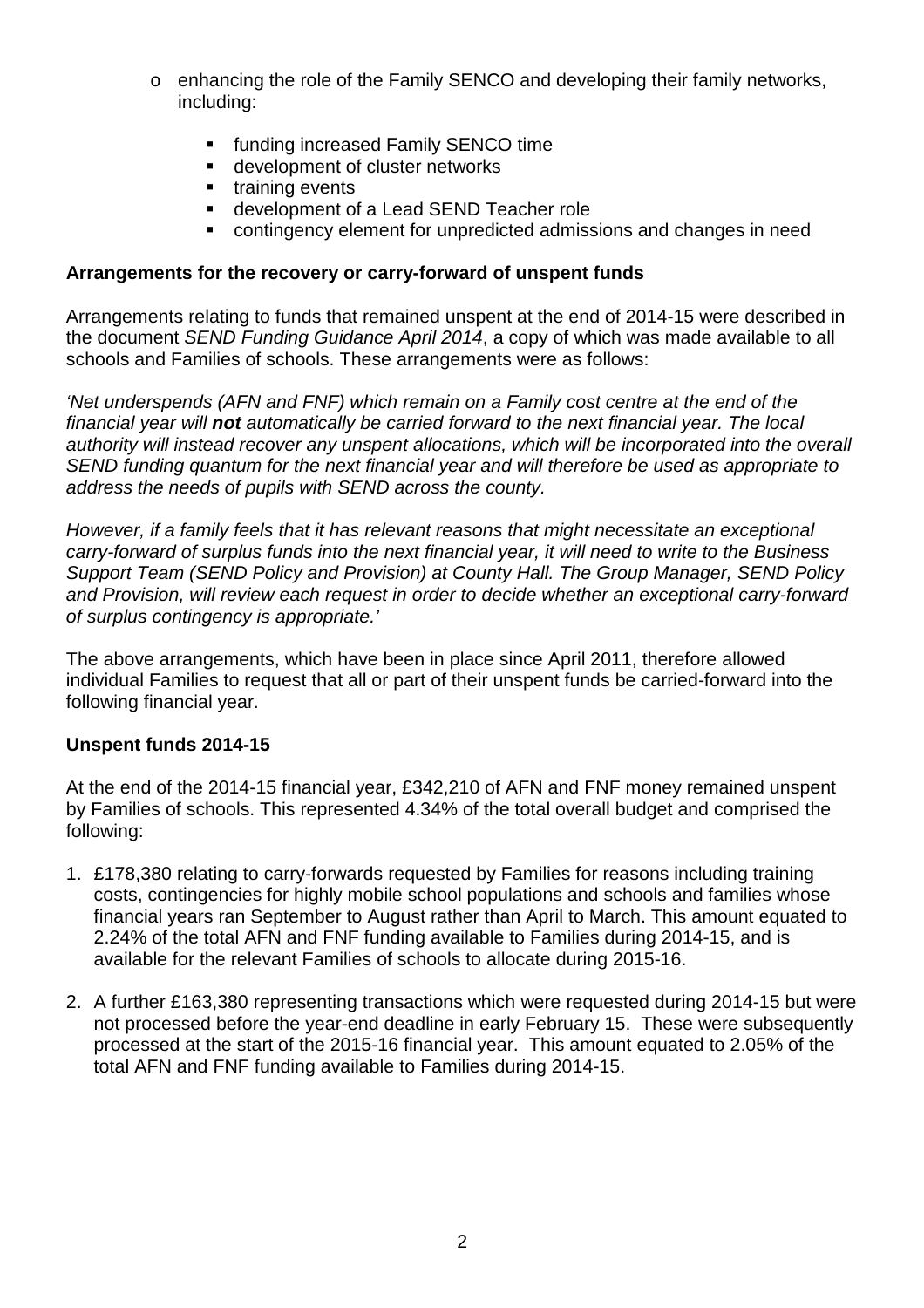### **Criteria for carrying forward unspent funds**

The criteria shown below are normally applied when families submit requests to carry forward funding into the following financial year:

Requests to carry forward AFN and FNF funds into the next financial year will be approved where the family is able to demonstrate that:

- Families are aware that pupils will be moving into their area for whom family funding will be required;
- a contingency needs to be retained for cases where the outcomes of requests for HLN funding are not known. In the event that bids for funding to the HLN Panel are unsuccessful, the contingency will be needed to allocate AFN funding;
- Families are further developing roles within the Family such as the Family SENCO role. This may need funding to pump prime such developments for which it is not possible to make payments until the new financial year
- Expenditure has clearly been committed which cannot be paid until the new financial year

In the 2014/15 financial year, 10 families requested a carry forward of funding which met the above criteria and were approved.

A summary of the reasons for the requests is given below:

> The family had submitted an HLN resubmission bid and requested a carry forward in case the HLN bid was turned down, which would allow the family to allocate this funding for the remainder of the academic year. The family runs its AFN budget from September to September and therefore would have no money to allocate if this bid was turned down.

The family pointed out that if the HLN bid was successful, the funding would be reallocated against 3 pupils who have had to have reduced funding due to the HLN bid

- > The family was in the process of employing a dyslexia specialist and required a carry forward of funding to be able to support the project following completion of the recruitment process
- > The family required a carry forward to fund some complex Early Years pupils that were due to transfer to the family and for a number of high profile pupils who were very challenging at the end of last term. The family was awaiting paper work etc and wanted to ensure that sufficient funding would be available to include the pupils, all of whom had ASD

The FNF allocation operates from Sept to Sept and the following expenditure had been approved and required payment in the new financial year as the Family SENCO salary and budget was currently in the process of moving to Newark Academy:

PASS - £15,000; Numicon training and resources - £10,000; TA Training Conference - £3000; Various Training ASD, Switch on, MAPA, etc - £5000; Forest Schools Training - £5000; Resources - £2,542'

> The family budget had been earmarked for the following spends in the academic year: